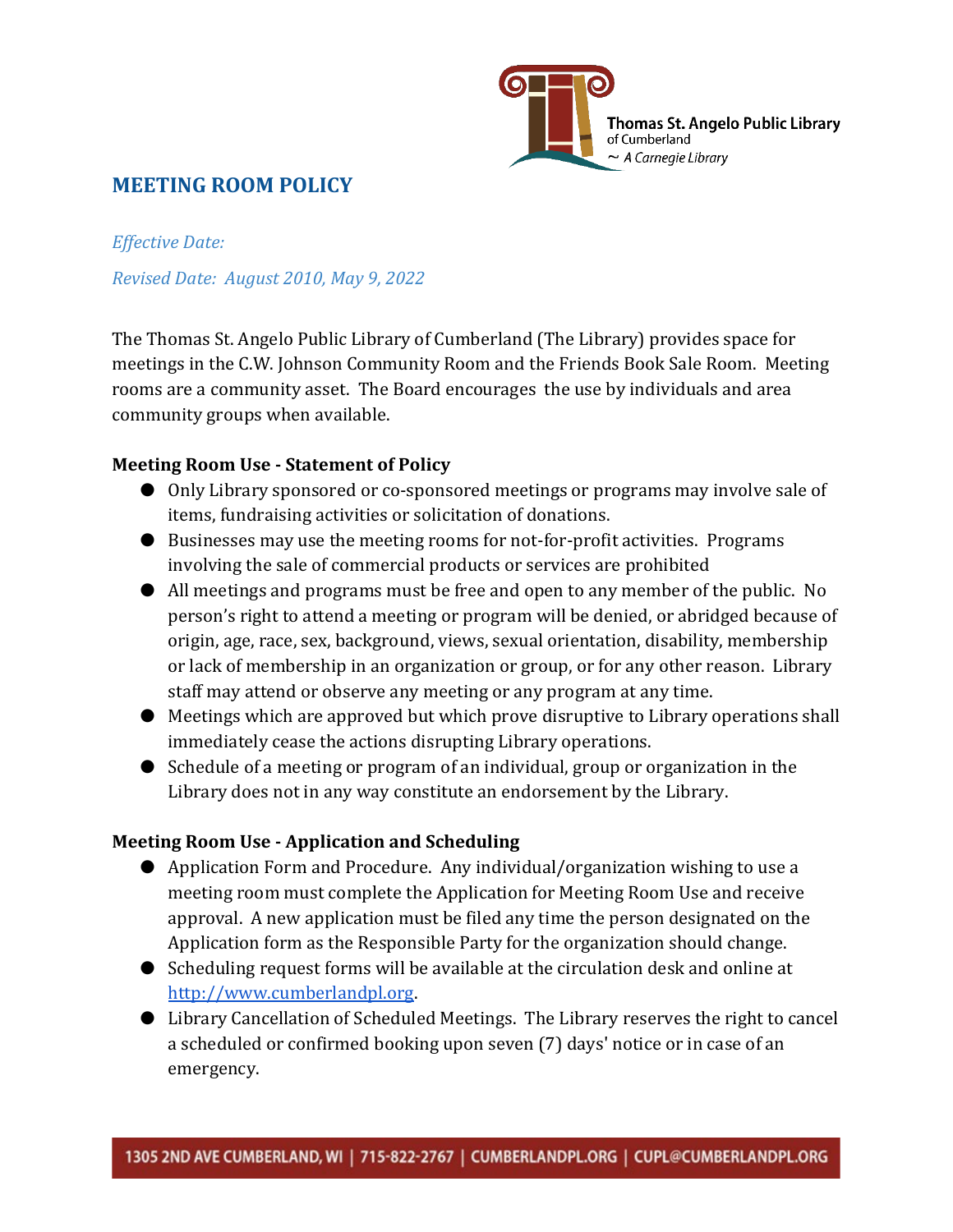- Anticipated Attendance and Room Size. The Library will be supplied with the estimated attendance for every meeting. The Library reserves the right to assign the appropriate meeting room based on the size of the group.
- Meetings and Programs of or for Children. All meetings and programs of or for groups comprised primarily of people under that age of eighteen (18) require the presence of a responsible adult at all times. Parents of young children (four years old or younger) are encouraged to attend any meeting or program at which their child is present and, at a minimum, must remain in the Library building for the duration of the meeting or program and retrieve their child immediately at the conclusion of the meeting or program.

#### **Meeting Room Use - Rules and Conditions**

- Meeting Rooms and all furniture shall be left in a neat and orderly condition. Any furniture which has been moved must be restored to its original configuration. Cleanup and restoration of furniture must be accomplished by the scheduled ending time for the meeting.
- If Library staff must clean up a meeting room beyond emptying of waste receptacles and routine vacuuming, the individual/organization will be assessed a fee of \$50.00 to the responsible party's library card. The individual/organization or group will not be permitted to reserve meeting room space again until the fee has been paid.
- Light refreshments may be served in the C.W. Johnson Community Room and Friends Book Sale Room but cooking is prohibited. Use of open flames is not permitted. Smoking and consumption of alcohol on Library premises is prohibited. An individual or group serving refreshments is responsible for cleaning up the room and for removing refreshments from the room at the end of the meeting. The Library staff will not assist with the delivery or removal of refreshments.
- A projection unit is available and can be checked out on your library card. The unit must be returned at the conclusion of the meeting. Failure to return the unit or returning a damaged unit will result in a fine of \$800.00 being applied to the responsible party's library card. Wireless access is available.
- The Library assumes no responsibility or liability for accidents, injury or loss of individual property in the Thomas St. Angelo Public Library of Cumberland.
- The person designated on the Application Form is responsible for paying the cost of any damage or loss incurred by the Library by actions of any member of the group during a meeting. The Library is the sole determinant of whether damaged furnishings or equipment can be repaired or must be replaced. The Library will make arrangements for repairs to walls, floors, etc. The individual or group will not be permitted to reserve meeting room space again until the costs of repairs or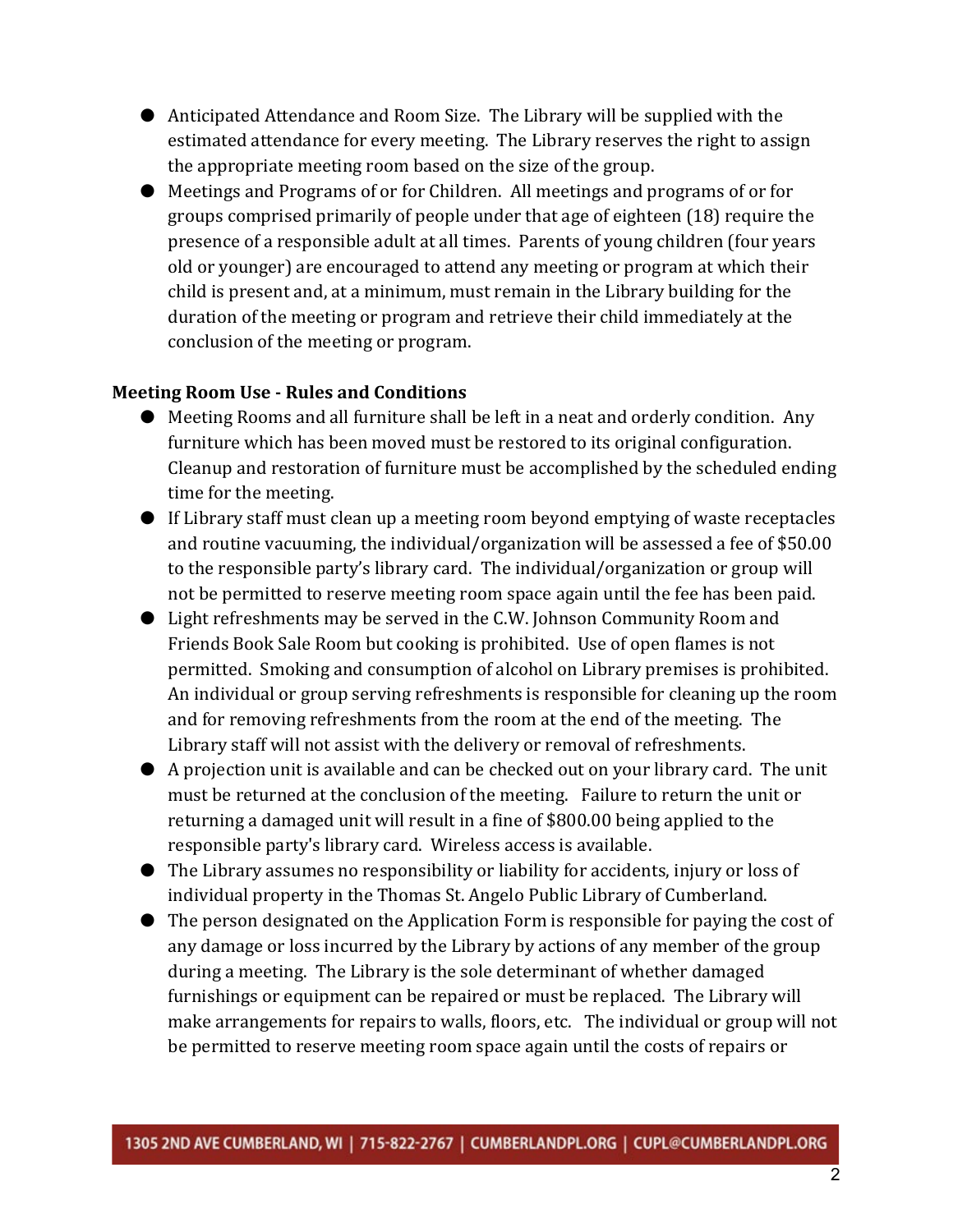replacement of damaged items have been paid. Fees will be charged to the responsible party's library card.

● If a meeting will be held during hours the library is not open, the responsible party will be required to check out a key to the room. The key must be put in the envelope provided and placed in the book drop immediately following the meeting. Failure to return the room key will result in a \$200.00 fine being placed on the responsible party's library card.